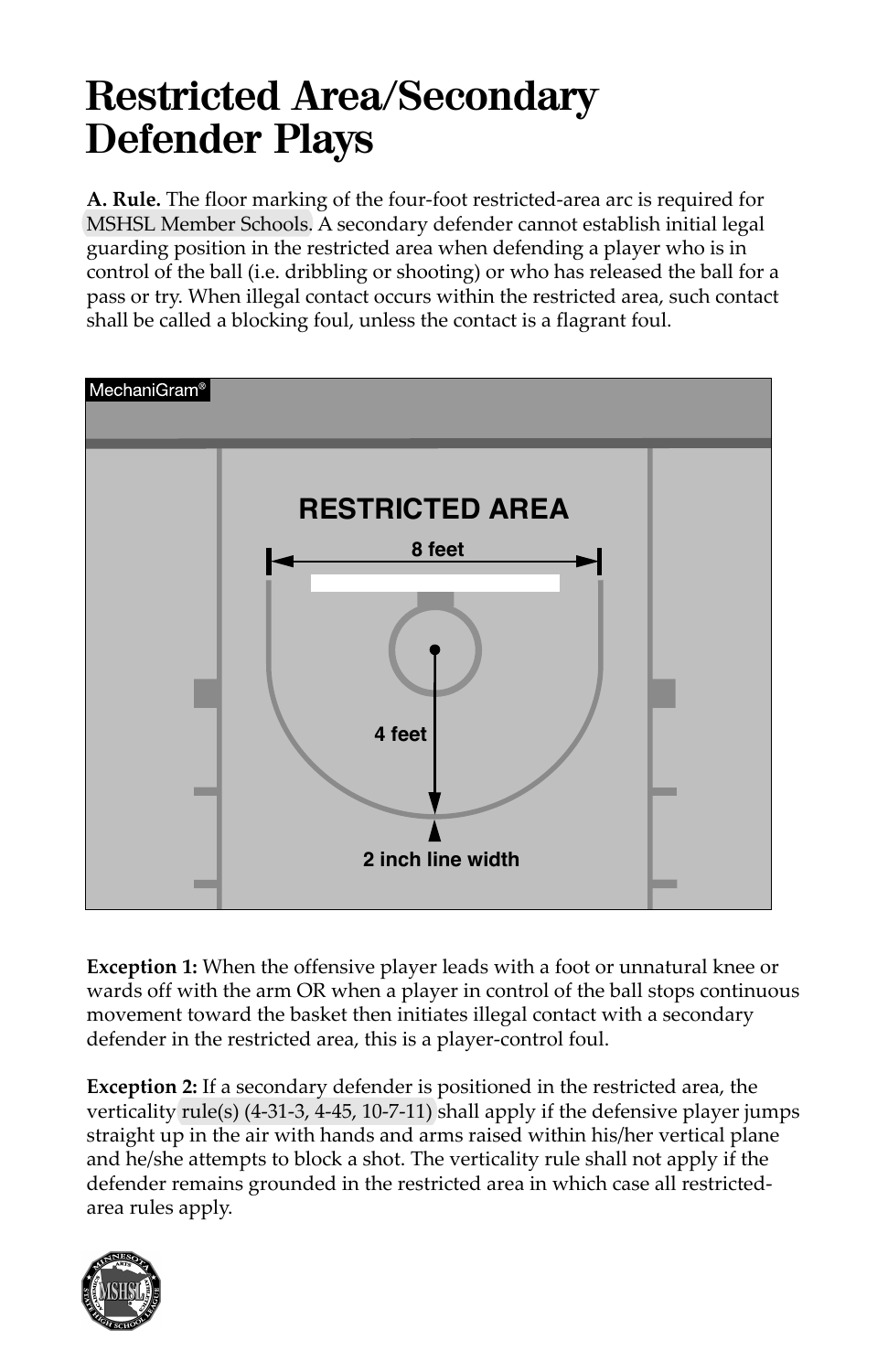**B. Mechanics.** When a player drives to the basket and past the area of dual responsibility, the L now has primary coverage for this play, especially since it involves a secondary defender. The T/C will have secondary responsibility.



**Signaling Sequence.** When a blocking foul occurs because the secondary defender was grounded in the restricted area, the official has two signaling sequences that can be utilized.

Fist in the air, signal block, point to the restricted area (below PlayPics Option 1) OR Fist in the air, point to the restricted area, signal block (Option 2).

**Help Each Other Out.** It is encouraged and recommended that the T/C provide help (if necessary) on such calls. If the non-calling officials can provide definitive information





**Fist in the Air**





**Fist in the Air**



**Signal Block**



**Point to Court Below Basket**



**Point to Court Below Basket Signal Block**